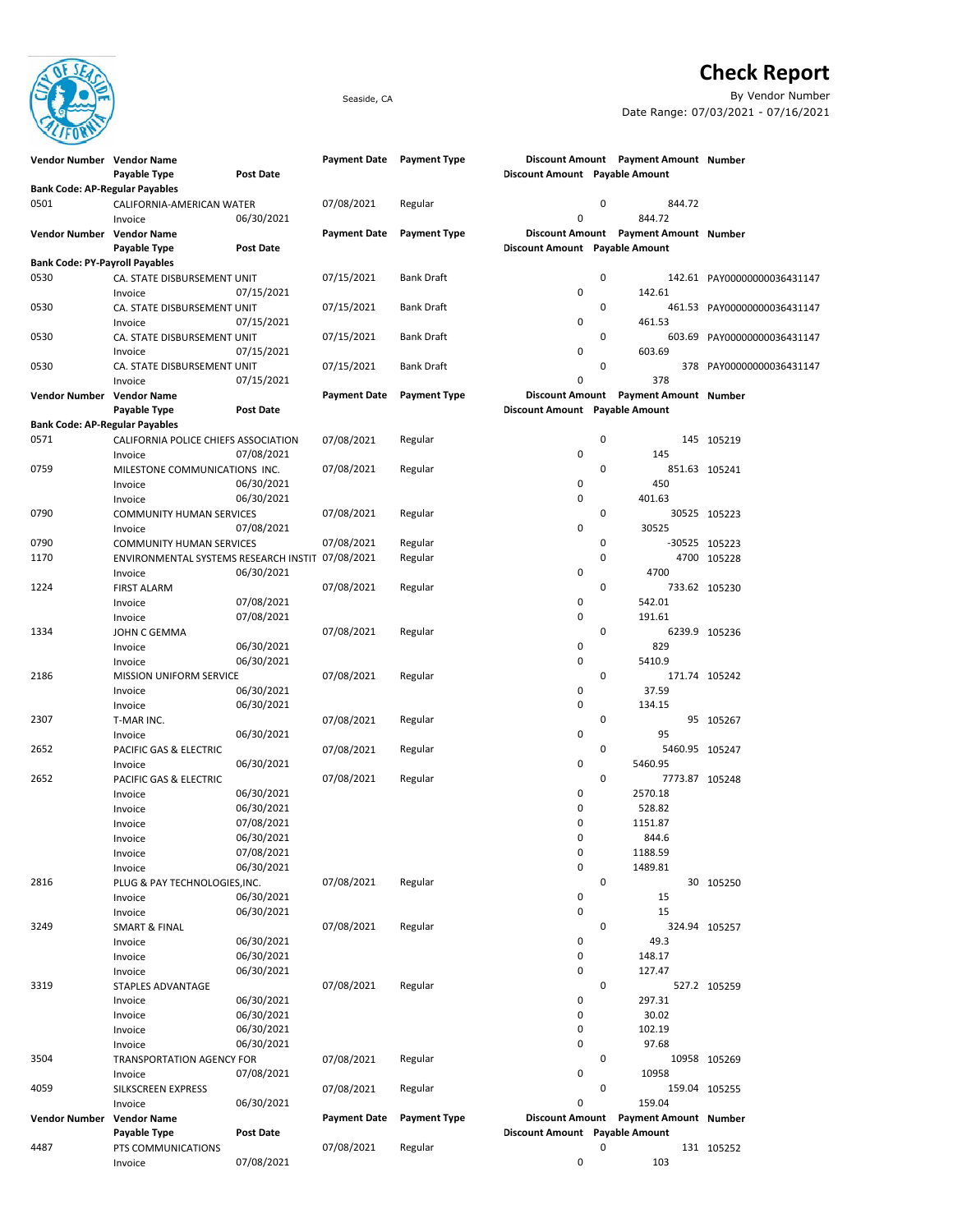|                                       | Invoice                                           | 07/08/2021       |                     |                     | 0                              |   | 28                                    |                          |
|---------------------------------------|---------------------------------------------------|------------------|---------------------|---------------------|--------------------------------|---|---------------------------------------|--------------------------|
| 4670                                  | OFFICE OF THE COUNTY COUNSEL                      |                  | 07/08/2021          | Regular             |                                | 0 |                                       | 528 105246               |
|                                       | Invoice                                           | 06/30/2021       |                     |                     | 0                              |   | 528                                   |                          |
| Vendor Number Vendor Name             |                                                   |                  | <b>Payment Date</b> | <b>Payment Type</b> |                                |   | Discount Amount Payment Amount Number |                          |
|                                       |                                                   |                  |                     |                     |                                |   |                                       |                          |
|                                       | Payable Type                                      | <b>Post Date</b> |                     |                     | Discount Amount Payable Amount |   |                                       |                          |
| <b>Bank Code: PY-Payroll Payables</b> |                                                   |                  |                     |                     |                                |   |                                       |                          |
| 4920                                  | ICMA RETIREMENT TRUST-457                         |                  | 07/16/2021          | <b>Bank Draft</b>   |                                | 0 |                                       | 33671.54 4f34a42af4      |
|                                       | Invoice                                           | 07/15/2021       |                     |                     | 0                              |   | 33671.54                              |                          |
| Vendor Number Vendor Name             |                                                   |                  | <b>Payment Date</b> | <b>Payment Type</b> |                                |   | Discount Amount Payment Amount Number |                          |
|                                       | Payable Type                                      | Post Date        |                     |                     | Discount Amount Payable Amount |   |                                       |                          |
| <b>Bank Code: AP-Regular Payables</b> |                                                   |                  |                     |                     |                                |   |                                       |                          |
|                                       |                                                   |                  |                     |                     |                                | 0 |                                       | 3000 105266              |
| 5038                                  | THE VILLAGE PROJECT, INC.                         |                  | 07/08/2021          | Regular             |                                |   |                                       |                          |
|                                       | Invoice                                           | 07/08/2021       |                     |                     | 0                              |   | 3000                                  |                          |
| Vendor Number Vendor Name             |                                                   |                  | <b>Payment Date</b> | <b>Payment Type</b> |                                |   | Discount Amount Payment Amount Number |                          |
|                                       | Payable Type                                      | <b>Post Date</b> |                     |                     | Discount Amount Payable Amount |   |                                       |                          |
| <b>Bank Code: PY-Payroll Payables</b> |                                                   |                  |                     |                     |                                |   |                                       |                          |
| 5144                                  | STATE OF CALIFORNIA                               |                  | 07/16/2021          | <b>Bank Draft</b>   |                                | 0 |                                       | 23544.51 1-212-537-248   |
|                                       | Invoice                                           | 07/15/2021       |                     |                     | 0                              |   | 23544.51                              |                          |
| 5264                                  |                                                   |                  |                     | <b>Bank Draft</b>   |                                | 0 |                                       |                          |
|                                       | RABOBANK, N.A.                                    |                  | 07/16/2021          |                     |                                |   |                                       | 17834.84 270159784177653 |
|                                       | Invoice                                           | 07/15/2021       |                     |                     | 0                              |   | 17834.84                              |                          |
| 5264                                  | RABOBANK, N.A.                                    |                  | 07/16/2021          | <b>Bank Draft</b>   |                                | 0 |                                       | 62692.1 270159784177653  |
|                                       | Invoice                                           | 07/15/2021       |                     |                     | 0                              |   | 62692.1                               |                          |
| 5539                                  | AFLAC                                             |                  | 07/15/2021          | <b>Bank Draft</b>   |                                | 0 |                                       | 121.37 192795            |
|                                       | Invoice                                           | 06/03/2021       |                     |                     | 0                              |   | 121.37                                |                          |
| 5539                                  | AFLAC                                             |                  | 07/15/2021          | <b>Bank Draft</b>   |                                | 0 |                                       | 130.58 192795            |
|                                       |                                                   | 06/03/2021       |                     |                     | 0                              |   | 130.58                                |                          |
|                                       | Invoice                                           |                  |                     |                     |                                |   |                                       |                          |
| 5539                                  | AFLAC                                             |                  | 07/15/2021          | <b>Bank Draft</b>   |                                | 0 |                                       | 121.35 192795            |
|                                       | Invoice                                           | 06/17/2021       |                     |                     | 0                              |   | 121.35                                |                          |
| 5539                                  | AFLAC                                             |                  | 07/15/2021          | <b>Bank Draft</b>   |                                | 0 |                                       | 130.57 192795            |
|                                       | Invoice                                           | 06/17/2021       |                     |                     | 0                              |   | 130.57                                |                          |
| Vendor Number Vendor Name             |                                                   |                  | <b>Payment Date</b> | <b>Payment Type</b> |                                |   | Discount Amount Payment Amount Number |                          |
|                                       | Payable Type                                      | <b>Post Date</b> |                     |                     | Discount Amount Payable Amount |   |                                       |                          |
| <b>Bank Code: AP-Regular Payables</b> |                                                   |                  |                     |                     |                                |   |                                       |                          |
| 6027                                  | RICHARDS, WATSON & GERSHON                        |                  | 07/08/2021          | Regular             |                                | 0 | 4101.8 105253                         |                          |
|                                       |                                                   |                  |                     |                     |                                |   |                                       |                          |
|                                       | Invoice                                           | 06/30/2021       |                     |                     | 0                              |   | 770                                   |                          |
|                                       | Invoice                                           | 06/30/2021       |                     |                     | 0                              |   | 55                                    |                          |
|                                       | Invoice                                           | 06/30/2021       |                     |                     | 0                              |   | 2919.3                                |                          |
|                                       | Invoice                                           | 06/30/2021       |                     |                     | 0                              |   | 357.5                                 |                          |
| 6304                                  | <b>TOM McCARTNEY</b>                              |                  | 07/08/2021          | Regular             |                                | 0 |                                       | 497.08 105268            |
|                                       | Invoice                                           | 06/30/2021       |                     |                     | 0                              |   | 497.08                                |                          |
| 6324                                  | The Home Depot Pro                                |                  | 07/08/2021          | Regular             |                                | 0 | 59                                    | 105264                   |
|                                       |                                                   | 06/30/2021       |                     |                     | 0                              |   | 59                                    |                          |
|                                       | Invoice                                           |                  |                     |                     |                                |   |                                       |                          |
| 6542                                  | WELLS FARGO BANK, N.A.                            |                  | 07/08/2021          | Regular             |                                | 0 | 775669.93 105271                      |                          |
|                                       | Invoice                                           | 07/08/2021       |                     |                     | 0                              |   | 775669.93                             |                          |
| 6727                                  | DATAPROSE, INC.                                   |                  | 07/08/2021          | Regular             |                                | 0 |                                       | 68.61 105225             |
|                                       | Invoice                                           | 06/30/2021       |                     |                     | 0                              |   | 68.61                                 |                          |
| 6989                                  | <b>DON GARL</b>                                   |                  | 07/08/2021          | Regular             |                                | 0 |                                       | -400 105226              |
| 6989                                  | <b>DON GARL</b>                                   |                  | 07/08/2021          | Regular             |                                | 0 |                                       | 400 105226               |
|                                       |                                                   | 07/08/2021       |                     |                     | 0                              |   | 400                                   |                          |
|                                       | Invoice                                           |                  |                     |                     |                                |   |                                       |                          |
| 7105                                  | <b>EMERGENCY VEHICLE SPECIALISTS</b>              |                  | 07/08/2021          | Regular             |                                | 0 |                                       | 900 105227               |
|                                       | Invoice                                           | 06/30/2021       |                     |                     | 0                              |   | 900                                   |                          |
| 7130                                  | SOUTH BAY REGIONAL PUBLIC SAFETY                  |                  | 07/08/2021          | Regular             |                                | 0 |                                       | 2292 105258              |
|                                       | Invoice                                           | 07/08/2021       |                     |                     | 0                              |   | 425                                   |                          |
|                                       | Invoice                                           | 07/08/2021       |                     |                     | 0                              |   | 1135                                  |                          |
|                                       | Invoice                                           | 07/08/2021       |                     |                     | 0                              |   | 482                                   |                          |
|                                       | Invoice                                           | 07/08/2021       |                     |                     | 0                              |   | 125                                   |                          |
|                                       |                                                   |                  |                     |                     | 0                              |   | 125                                   |                          |
|                                       | Invoice                                           | 07/08/2021       |                     |                     |                                |   |                                       |                          |
| 7243                                  | THALES CONSULTING INC                             |                  | 07/08/2021          | Regular             |                                | 0 |                                       | 1700 105263              |
|                                       | Invoice                                           | 06/30/2021       |                     |                     | 0                              |   | 1700                                  |                          |
| 7576                                  | <b>MELVIN MASON</b>                               |                  | 07/08/2021          | Regular             |                                | 0 |                                       | 500 105240               |
|                                       | Invoice                                           | 06/30/2021       |                     |                     | 0                              |   | 500                                   |                          |
| 7606                                  | PROPERTY RESTORATION SERVICES, INC.               |                  | 07/08/2021          | Regular             |                                | 0 | 1417.62 105251                        |                          |
|                                       | Invoice                                           | 06/30/2021       |                     |                     | 0                              |   | 1417.62                               |                          |
| 7644                                  | <b>COMCAST BUSINESS</b>                           |                  | 07/08/2021          | Regular             |                                | 0 | 5052.99 105222                        |                          |
|                                       |                                                   | 06/30/2021       |                     |                     | 0                              |   | 2694.93                               |                          |
|                                       | Invoice                                           |                  |                     |                     |                                |   |                                       |                          |
|                                       | Invoice                                           | 07/08/2021       |                     |                     | 0                              |   | 2358.06                               |                          |
| 7672                                  | PATRICIA A. LINTELL                               |                  | 07/08/2021          | Regular             |                                | 0 |                                       | 300 105249               |
|                                       | Invoice                                           | 06/30/2021       |                     |                     | 0                              |   | 100                                   |                          |
|                                       | Invoice                                           | 06/30/2021       |                     |                     | 0                              |   | 100                                   |                          |
|                                       | Invoice                                           | 06/30/2021       |                     |                     | 0                              |   | 100                                   |                          |
| 7796                                  | TARGETSOLUTIONS LEARNING, LLC.                    |                  | 07/08/2021          | Regular             |                                | 0 |                                       | 9581 105261              |
|                                       | Invoice                                           | 07/08/2021       |                     |                     | 0                              |   | 9581                                  |                          |
|                                       |                                                   |                  |                     |                     |                                |   |                                       |                          |
| 7918                                  | CALIFORNIA JOINT POWERS INSURANCE AUTI 07/08/2021 |                  |                     | Regular             |                                | 0 | 2665142 105216                        |                          |
|                                       | Invoice                                           | 07/08/2021       |                     |                     | 0                              |   | 2665142                               |                          |
| 7918                                  | CALIFORNIA JOINT POWERS INSURANCE AUTI 07/08/2021 |                  |                     | Regular             |                                | 0 |                                       | 61806 105217             |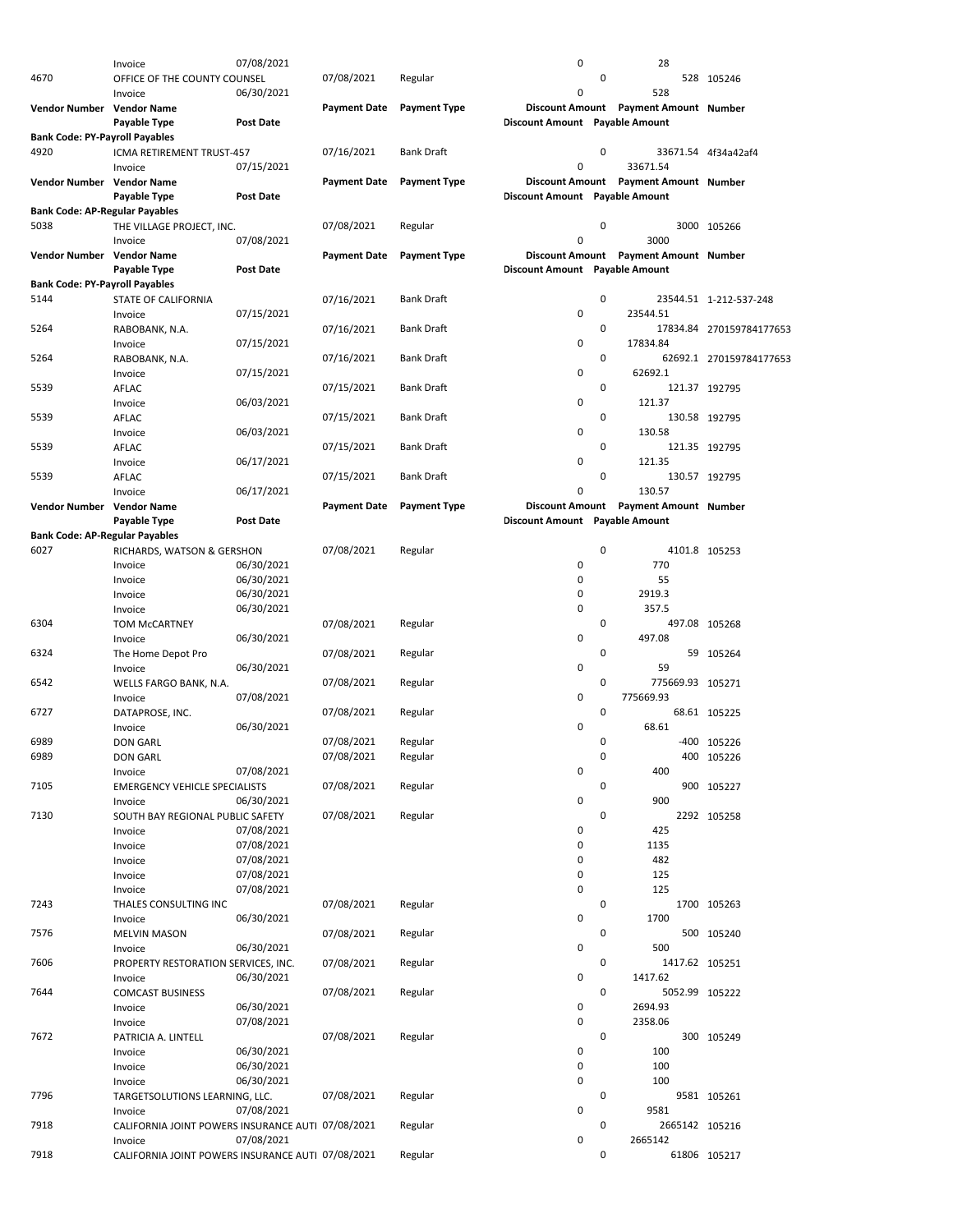|                      | Invoice                                           | 07/08/2021       |                     |                     | $\pmb{0}$                      |             | 61806                                 |               |
|----------------------|---------------------------------------------------|------------------|---------------------|---------------------|--------------------------------|-------------|---------------------------------------|---------------|
| 7918                 | CALIFORNIA JOINT POWERS INSURANCE AUTI 07/08/2021 |                  |                     | Regular             |                                | 0           | 131588 105218                         |               |
|                      | Invoice                                           | 07/08/2021       |                     |                     | 0                              |             | 131588                                |               |
| 8066                 | FUN EXPRESS, LLC                                  |                  | 07/08/2021          | Regular             |                                | 0           |                                       | 645.34 105231 |
|                      |                                                   | 07/08/2021       |                     |                     | 0                              |             | 645.34                                |               |
|                      | Invoice                                           |                  |                     |                     |                                |             |                                       |               |
| <b>Vendor Number</b> | <b>Vendor Name</b>                                |                  | <b>Payment Date</b> | <b>Payment Type</b> | <b>Discount Amount</b>         |             | Payment Amount Number                 |               |
|                      | Payable Type                                      | <b>Post Date</b> |                     |                     | Discount Amount Payable Amount |             |                                       |               |
| 8103                 | ALLIANT INSURANCE SERVICES, INC.                  |                  | 07/08/2021          | Regular             |                                | 0           |                                       | 1790 105214   |
|                      | Invoice                                           | 07/08/2021       |                     |                     | 0                              |             | 1790                                  |               |
| 8338                 | <b>FEDEX</b>                                      |                  | 07/08/2021          | Regular             |                                | 0           |                                       | 32.28 105229  |
|                      | Invoice                                           | 06/30/2021       |                     |                     | 0                              |             | 32.28                                 |               |
| 8455                 | <b>JERRY BLACKWELDER</b>                          |                  | 07/08/2021          | Regular             |                                | 0           |                                       | 300 105235    |
|                      |                                                   |                  |                     |                     |                                |             |                                       |               |
|                      | Invoice                                           | 06/30/2021       |                     |                     | 0                              |             | 100                                   |               |
|                      | Invoice                                           | 06/30/2021       |                     |                     | 0                              |             | 100                                   |               |
|                      | Invoice                                           | 06/30/2021       |                     |                     | 0                              |             | 100                                   |               |
| 8525                 | GOVERNMENTJOBS.COM, INC.                          |                  | 07/08/2021          | Regular             |                                | $\mathbf 0$ | 1769.67 105233                        |               |
|                      | Invoice                                           | 07/08/2021       |                     |                     | 0                              |             | 1769.67                               |               |
| 8526                 | U.S. BANK ST. PAUL                                |                  | 07/08/2021          | Regular             |                                | 0           | 145881.25 105270                      |               |
|                      | Invoice                                           |                  |                     |                     | 0                              |             | 145881.25                             |               |
|                      |                                                   | 07/08/2021       |                     |                     |                                |             |                                       |               |
| 8553                 | T. HORZEN INC.                                    |                  | 07/08/2021          | Regular             |                                | 0           | 2805.75 105260                        |               |
|                      | Invoice                                           | 07/08/2021       |                     |                     | 0                              |             | 2805.75                               |               |
| 8633                 | MOTOROLA SOLUTIONS, INC.                          |                  | 07/08/2021          | Regular             |                                | 0           | 22385.04 105244                       |               |
|                      | Invoice                                           | 06/30/2021       |                     |                     | 0                              |             | 22385.04                              |               |
| 8791                 | <b>MONTEREY ONE WATER</b>                         |                  | 07/08/2021          | Regular             |                                | 0           |                                       | 235.12 105243 |
|                      | Invoice                                           | 06/30/2021       |                     |                     | 0                              |             | 18.5                                  |               |
|                      |                                                   |                  |                     |                     |                                |             |                                       |               |
|                      | Invoice                                           | 06/30/2021       |                     |                     | 0                              |             | 18.5                                  |               |
|                      | Invoice                                           | 06/30/2021       |                     |                     | 0                              |             | 80.56                                 |               |
|                      | Invoice                                           | 06/30/2021       |                     |                     | 0                              |             | 80.56                                 |               |
|                      | Invoice                                           | 06/30/2021       |                     |                     | $\pmb{0}$                      |             | 37                                    |               |
| 8889                 | MSDSonline, INC.                                  |                  | 07/08/2021          | Regular             |                                | 0           |                                       | 3199 105245   |
|                      | Invoice                                           | 07/08/2021       |                     |                     | 0                              |             | 3199                                  |               |
| 9046                 | JONATHAN GABRIEL WIZARD                           |                  | 07/08/2021          | Regular             |                                | 0           |                                       | 200 105237    |
|                      |                                                   |                  |                     |                     |                                |             |                                       |               |
|                      | Invoice                                           | 06/30/2021       |                     |                     | 0                              |             | 100                                   |               |
|                      | Invoice                                           | 06/30/2021       |                     |                     | 0                              |             | 100                                   |               |
| 9106                 | THE SOHAGI LAW GROUP                              |                  | 07/08/2021          | Regular             |                                | $\mathbf 0$ | 3446.75 105265                        |               |
|                      | Invoice                                           | 06/30/2021       |                     |                     | 0                              |             | 337.5                                 |               |
|                      | Invoice                                           | 06/30/2021       |                     |                     | 0                              |             | 600                                   |               |
|                      | Invoice                                           | 06/30/2021       |                     |                     | 0                              |             | 1980                                  |               |
|                      |                                                   |                  |                     |                     | 0                              |             |                                       |               |
|                      | Invoice                                           | 06/30/2021       |                     |                     |                                |             | 529.25                                |               |
| 9458                 | ANGELINA'S BAKERY DELI & CAFE                     |                  | 07/08/2021          | Regular             |                                | 0           |                                       | 12630 105215  |
|                      | Invoice                                           |                  |                     |                     |                                |             |                                       |               |
|                      |                                                   | 06/30/2021       |                     |                     | 0                              |             | 12630                                 |               |
| 9461                 | 7 TILTHOUSE LLC                                   |                  | 07/08/2021          | Regular             |                                | 0           |                                       | 15864 105212  |
|                      | Invoice                                           |                  |                     |                     | 0                              |             | 15864                                 |               |
|                      |                                                   | 06/30/2021       |                     |                     |                                |             |                                       |               |
| 9486                 | COMPANY NURSE, LLC                                |                  | 07/08/2021          | Regular             |                                | 0           |                                       | 213.7 105224  |
|                      | Invoice                                           | 06/30/2021       |                     |                     | 0                              |             | 49.86                                 |               |
|                      | Invoice                                           | 07/08/2021       |                     |                     | 0                              |             | 163.84                                |               |
| 9503                 | A. TEICHERT & SON, INC.                           |                  | 07/08/2021          | Regular             |                                | 0           | 1089084.94 105213                     |               |
|                      | Invoice                                           | 06/30/2021       |                     |                     | 0                              |             | 1089084.94                            |               |
| 9516                 | HUNTINGTON PUBLIC CAPITAL CORP.                   |                  | 07/08/2021          | Regular             |                                | 0           | 60506.22 105234                       |               |
|                      | Invoice                                           | 06/30/2021       |                     |                     | 0                              |             | 60506.22                              |               |
|                      |                                                   |                  |                     |                     |                                |             |                                       |               |
| 9534                 | LYNELL IGNACIO                                    |                  | 07/08/2021          | Regular             |                                | 0           |                                       | 1000 105239   |
|                      | Invoice                                           | 06/30/2021       |                     |                     | 0                              |             | 1000                                  |               |
| 9607                 | ROBERT WILSON                                     |                  | 07/08/2021          | Regular             |                                | 0           |                                       | 1000 105254   |
|                      | Invoice                                           | 06/30/2021       |                     |                     | 0                              |             | 1000                                  |               |
| <b>Vendor Number</b> | <b>Vendor Name</b>                                |                  | <b>Payment Date</b> | <b>Payment Type</b> |                                |             | Discount Amount Payment Amount Number |               |
|                      | Payable Type                                      | Post Date        |                     |                     | Discount Amount Payable Amount |             |                                       |               |
| 9645                 |                                                   |                  |                     |                     |                                | 0           |                                       |               |
|                      | SILVER & WRIGHT LLP                               |                  | 07/08/2021          | Regular             |                                |             | 10004.68 105256                       |               |
|                      | Invoice                                           | 06/30/2021       |                     |                     | 0                              |             | 1513.94                               |               |
|                      | Invoice                                           | 06/30/2021       |                     |                     | 0                              |             | 4601.04                               |               |
|                      | Invoice                                           | 06/30/2021       |                     |                     | 0                              |             | 3889.7                                |               |
| 9646                 | GLADIATOR SOLUTIONS, INC.                         |                  | 07/08/2021          | Regular             |                                | 0           | 9434.66 105232                        |               |
|                      | Invoice                                           | 07/08/2021       |                     |                     | 0                              |             | 2810.23                               |               |
|                      | Invoice                                           | 07/08/2021       |                     |                     | 0                              |             | 3686.52                               |               |
|                      | Invoice                                           |                  |                     |                     | 0                              |             | 2937.91                               |               |
|                      |                                                   | 07/08/2021       |                     |                     |                                |             |                                       |               |
| 9647                 | CHRIS WHEELER                                     |                  | 07/08/2021          | Regular             |                                | $\mathsf 0$ |                                       | 3000 105221   |
|                      | Invoice                                           | 06/30/2021       |                     |                     | 0                              |             | 3000                                  |               |
| 9648                 | TED WASSON - AVILA CONSTRUCTION                   |                  | 07/08/2021          | Regular             |                                | 0           |                                       | 1000 105262   |
|                      | Invoice                                           | 06/30/2021       |                     |                     | 0                              |             | 1000                                  |               |
| 9649                 | LACINA TALLANT                                    | 06/30/2021       | 07/08/2021          | Regular             | 0                              | 0           | 425                                   | 425 105238    |

## **All Bank Codes Check Summary**

|                     |      | Pavable | Pavment |        |
|---------------------|------|---------|---------|--------|
| <b>Fund Summary</b> |      | Count   | Count   |        |
| Fund                | Name |         | Period  | Amount |